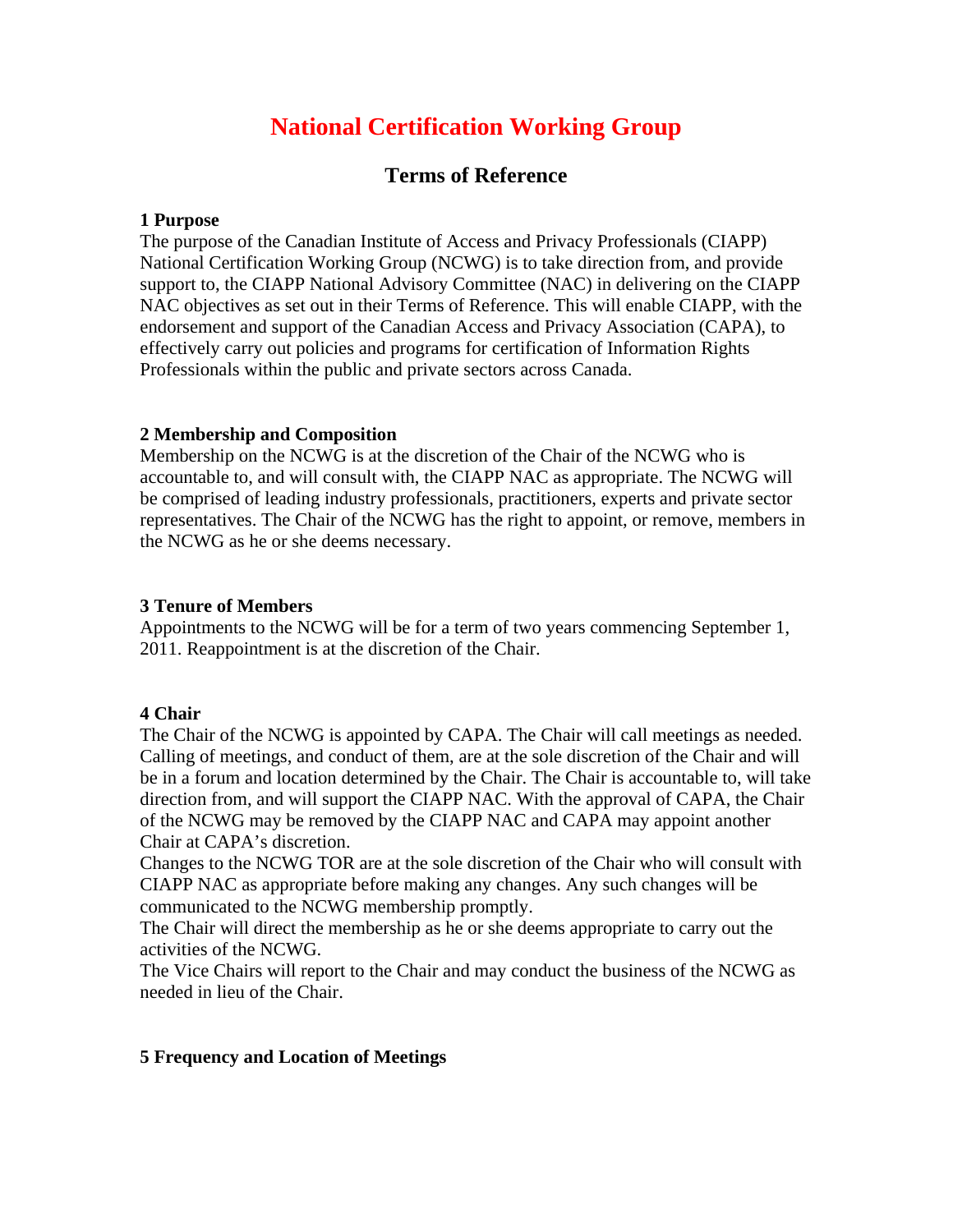There will be no on-site meetings of the NCWG. The business of the NCWG will be conducted through e-mail, telephone and conference calls as determined most efficient by the Chair.

#### **6 Activities of the NCWG**

The NCWG will support the CIAPP NAC through the following core activities; Primary Functions:

1) Receive applications for certification, review those applications in line with CIAPP NAC approved requirements, and grant certifications as appropriate.

2) The NCWG may, of its own volition and accord, review any actions, conduct, professional behaviour, or misrepresentations, of CIAPP certified persons and take appropriate punitive or corrective actions it deems appropriate to maintain the credibility of the information rights profession and the CIAPP certification. This may include, but is not limited to, reprimands, suspension, and certification revocation, communication and public disclosure.

3) Provide annual updates to the CIAPP NAC on the activities of the NCWG.

Secondary Functions:

• Provide recommendations and updates to the CIAPP NAC on the policies, procedures and practices employed by the NCWG in the carrying out of their duties of receiving, assessing, and conferring certification of potential Information Rights practitioners. • Provide draft proposals and updates on certification issues to the CIAPP NAC for further consideration and endorsement as needed.

• Where necessary, and in response to action requests from the CIAPP NAC, provide reports expressing thoughtful opinions aimed at resolution of current or emerging issues related to certification and matters involving professional behavior and conduct of Information Rights practitioners in the public and private sectors.

• Members will act as an active champion promoting certification and professionalization of Information Rights practitioners within the public and private sectors through CIAPP.

#### **7 Minutes and Confidentiality of NCWG Activities**

The Chair may appoint, where he or she deems necessary, a recording secretary for any meetings who may take notes that reflect the decisions and resolutions made at the